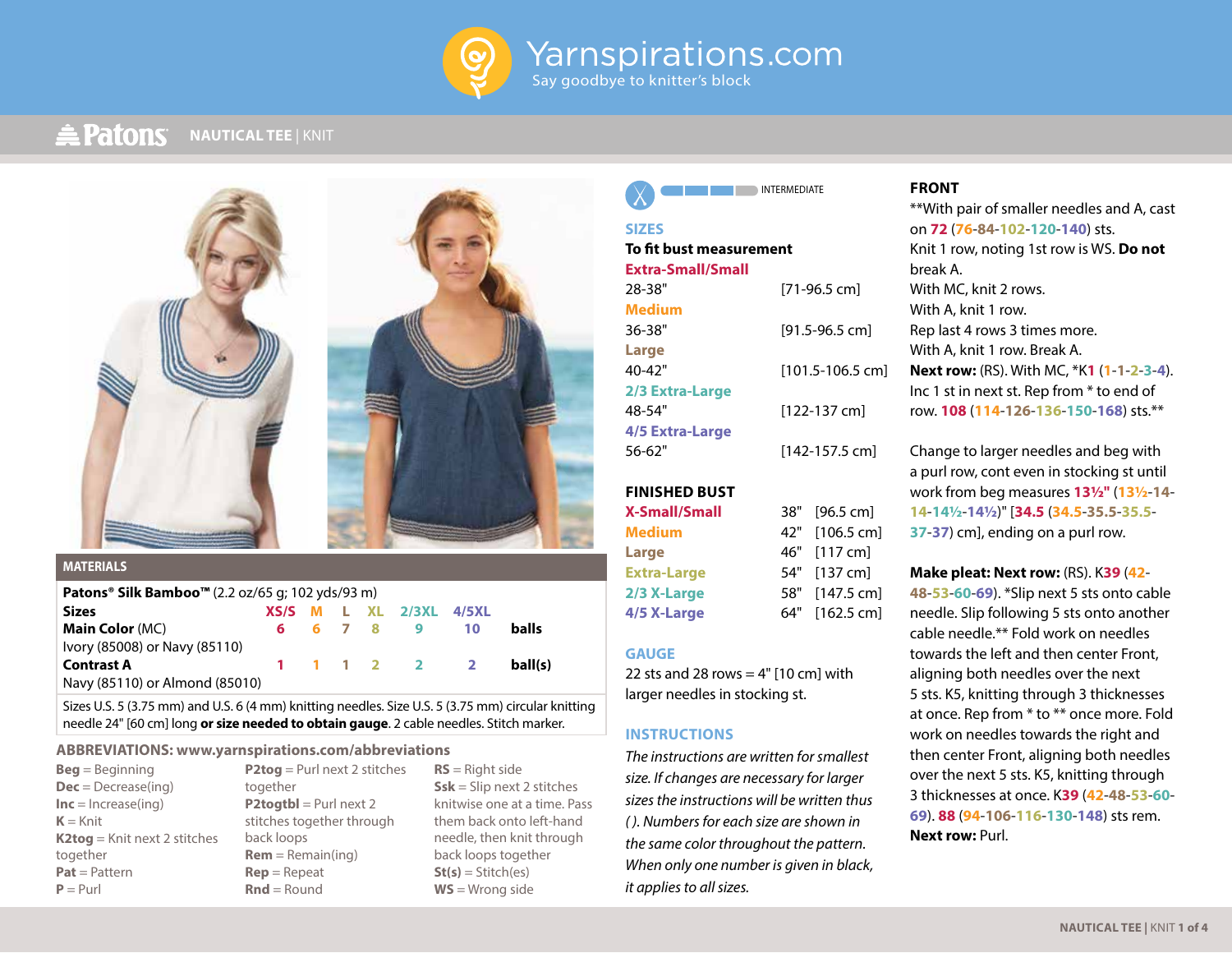

# **E** Patons NAUTICAL TEE | KNIT

**Shape U-neck: 1st row:** K**30** (**33**-**37**-**42**-**48**-**57**). Leave these sts on spare needle. Cast off next **28** (**28**-**32**-**32**- **34**-**34**) sts. Knit to end of row. **2nd row:** Purl to last 3 sts. P2tog. P1. **3rd row:** K1. K2tog. Knit to end of row. Rep last 2 rows once more, then rep 2nd row once. **25** (**28**-**32**-**37**-**43**-**52**) sts. **Next row:** Knit.

### **Sizes XS/S**, **M**, **L**, **XL and 2/3XL only: Shape raglan:**

**1st row:** (WS). Cast off **5** (**5**-**5**-**7**-**8**) sts. Purl to end of row. **2nd row:** Knit to last 3 sts. ssk. K1. **3rd row:** Purl. Rep last 2 rows **7** (**11**-**16**-**22**-**30**) times more. **12** (**11**-**10**-**7**-**4**) sts. **Next row:** Knit. **Next row:** Purl. **Next row:** Knit to last 3 sts. ssk. K1. **Next row:** Purl. Rep last 4 rows **8** (**7**-**6**-**3**-**0**) times more. 3 sts rem. **Next row:** Knit. **Next row:** Purl. **Next row:** K1, ssk. 2 sts rem. **Next row:** P2. **Next row:** K2tog. Fasten off.

#### **Size 4/5XL only: Shape raglan: 1st row:** (WS).

Cast off 8 sts. Purl to end of row. **2nd row:** Knit to last 3 sts. ssk. K1. **3rd row:** P1. P2togtbl. Purl to end of row. Rep last 2 rows 5 times more. 32 sts. **Next row:** Knit to last 3 sts. ssk. K1. **Next row:** Purl. Rep last 2 rows until 3 sts rem. **Next row:** K1, ssk. 2 sts rem.

## **Next row:** P2. **Next row:** K2tog. Fasten off.

**All sizes:** With WS facing, join yarn to rem **30** (**33**-**37**- **42**-**48**-**57**) sts on spare needle and purl 1 row.

**Shape U-neck: 1st row:** (RS). Knit to last 3 sts. ssk. K1. 2nd row: P1. P2togtbl. Purl to end of row. Rep last 2 rows once more, then rep 1st row once. **25** (**28**-**32**-**37**-**43**-**52**) sts. Purl 1 row.

## **Sizes XS/S, M, L, XL and 2/3XL only: Shape raglan:**

**1st row:** (RS). Cast off **5** (**5**-**5**-**7**-**8**) sts. Knit to end of row. **2nd row:** Purl. **3rd row:** K1. K2tog. Knit to end of row. Rep last 2 rows **7** (**11**-**16**-**22**-**30**) times more. **12** (**11**-**10**- **7**-**4**) sts. **Next row:** Purl. **Next row:** Knit. **Next row:** Purl. **Next row:** K1. K2tog. Knit to end of row. Rep last 4 rows **8** (**7**-**6**-**3**-**0**) times more. 3 sts rem. **Next row:** Knit. **Next row:** Purl. **Next row:** K2tog. K1. 2 sts rem. **Next row:** P2. **Next row:** Purl. **Next row:** K2tog. Fasten off.

**Size 4/5XL only: Shape raglan: 1st row:** (RS). Cast off 8 sts. Knit to end of row. **2nd row:** Purl to last 3 sts. P2tog. P1. **3rd row:** K1. K2tog. Knit to end of row. Rep last 2 rows 5 times more. 32 sts.

**Next row:** Purl. **Next row:** K1. K2tog. Knit to end of row. Rep last 2 rows until 3 sts rem. **Next row:** K2tog. K1. 2 sts rem. **Next row:** P2. **Next row:** K2tog. Fasten off.

### **BACK**

Work from \*\* to \*\* as given for Front. Change to larger needles and cont in stocking st until work from beg measures same length as Front to beg of raglan shaping, ending with a purl row.

**Shape raglans:** Cast off **5** (**5**-**5**-**7**-**8**-**8**) sts beg next 2 rows. **98** (**104**-**116**-**122**-**134**-**152**) sts.

**Sizes XS/S, M, L, XL and 2/3XL only: 1st row:** (RS). K1. ssk. Knit to last 3 sts. K2tog. K1. **2nd row:** Purl. Rep last 2 rows **8** (**12**-**15**-**22**-**30**) times more. **80** (**78**-**84**- **76**-**72**) sts.

**Next row:** Knit. **Next row:** Purl. **Next row:** K1. ssk. Knit to last 3 sts. K2tog. K1. **Next row:** Purl. Rep last 4 rows until **62** (**62**-**70**-**76**-**74**) sts rem. **Next row:** K**5** (**5**-**5**-**3**-**5**). \*K2tog. Rep from \* to last **5** (**5**- **5**-**3**-**5**) sts. K**5** (**5**-**5**-**3**-**5**). **36** (**36**-**40**-**41**-**42**) sts. Cast off purlwise (WS).

**Size 4/5XL only: 1st row:** (RS). K1. ssk. Knit to last 3 sts. K2tog. K1. **2nd row:** P1. P2tog. Purl to last 3 sts. P2togtbl. P1. Rep last 2 rows 5 times more. 128 sts.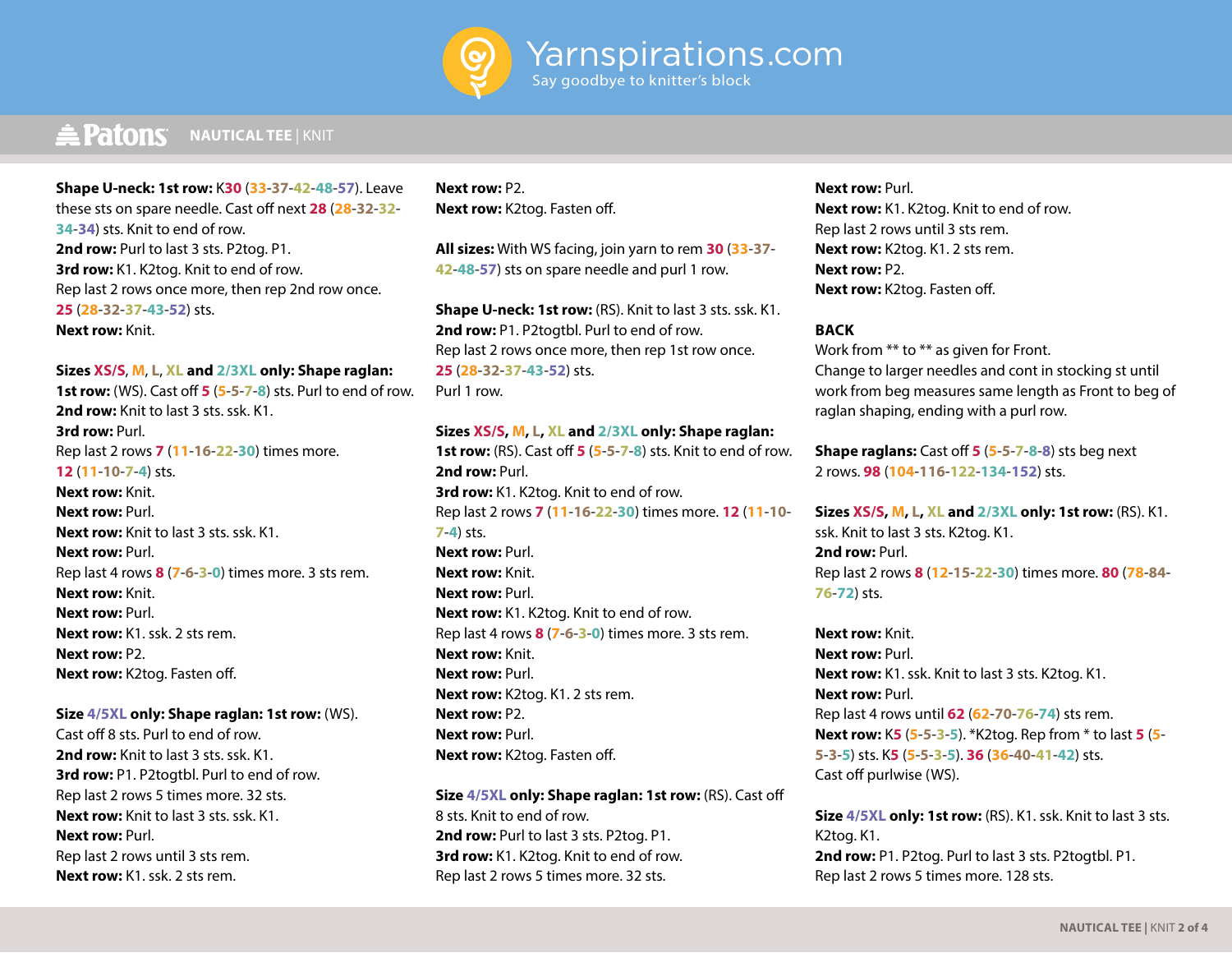

#### $\triangle$  Patons **NAUTICAL TEE** | KNIT

**Next row:** K1. ssk. Knit to last 3 sts. K2tog. K1. **Next row:** Purl. Rep last 2 rows until 70 sts rem. **Next row:** K7. \*K2tog. Rep from \* to last 7 sts. K7. 42 sts. Cast off purlwise (WS).

## **SLEEVES**

With pair of smaller needles and A, cast on **56** (**60**-**64**- **76**-**80**-**92**) sts. Knit 1 row, noting 1st row is WS. **Do not** break A. With MC, knit 2 rows. With A, knit 1 row. Rep last 4 rows 3 times more. With A, knit 1 row. Break A. **Next row:** (RS). With MC, K1. \*Inc 1 st in next st. K3. Rep from \* to last 3 sts. Inc 1 st in next st. K2. **70** (**75**-**80**-**95**- **100**-**115**) sts.

Change to larger needles and beg with a purl row, cont even in stocking st until work from beg measures 3" [7.5 cm], ending with a purl row.

**Shape raglans:** Cast off **5** (**5**-**5**-**7**-**8**-**8**) sts beg next 2 rows. **60** (**65**-**70**-**81**-**84**-**99**) sts.

**Sizes XL, 2/3XL and 4/5XL only: 1st row:** (RS). K1. ssk. Knit to last 3 sts. K2tog. K1. **2nd row:** P1. P2tog. Purl to last 3 sts. P2togtbl. P1. Rep last 2 rows (**2**-**1**-**7**) time(s) more. (**69**-**76**-**67**) sts.

**All sizes: Next row:** K1. ssk. Knit to last 3 sts. K2tog. K1.

### **Next row:** Purl.

Rep last 2 rows until **10** (**11**-**10**-**13**-**14**-**13**) sts rem. Work **4** (**4**-**2**-**2**-**2**-**2**) rows even. Cast off knitwise (RS).

## **FINISHING**

Pin garment pieces to measurements. Cover with a damp cloth, leaving cloth to dry. Sew raglan and side seams.

**Neck edging:** With RS facing, smaller circular needle and A, pick up and knit **7** (**7**-**7**-**10**-**10**-**10**) sts across right sleeve, 37 sts down right front neck edge, **28** (**28**-**32**- **32**-**34**-**34**) sts across front neck edge, 37 sts up left front neck edge, 7 (7-7-10-10-10) sts across left sleeve and **34** (**34**-**35**-**39**-**40**-**40**) sts across back neck edge. **150** (**150**- **158**-**165**-**168**-**168**) sts. Join in rnd, placing marker on first st for beg of rnd. **Next rnd:** With A, purl. **Next rnd:** With MC, knit. **Next rnd:** With MC, purl. **Next rnd:** With A, knit. **Next rnd:** With A, purl.

**Shape neck edging: 1st rnd:** With MC, K27. (K2tog. K1) twice. K2tog. K**23** (**23**-**27**-**27**-**29**-**29**). (K2tog. K1) twice. K2tog. Knit to end of rnd. **144** (**144**-**152**-**159**-**162**-**162**) sts. **2nd rnd:** With MC, purl. **3rd rnd:** With A, K26. (K2tog. K1) twice. K2tog. K**21** (**21**- **25**-**25**-**27**-**27**). (K2tog. K1) twice. K2tog. Knit to end of

rnd. **138** (**138**-**146**-**153**-**156**-**156**) sts. **4th rnd:** With A, purl.

**5th rnd:** With MC, K25. (K2tog. K1) twice. K2tog. K**19** (**19**-**23**-**23**-**25**-**25**). (K2tog. K1) twice. K2tog. Knit to end of rnd. **132** (**132**-**140**-**147**-**150**-**150**) sts. **6th rnd:** With MC, purl. **7th rnd:** With A, K24. (K2tog. K1) twice. K2tog. K**17** (**17**- **21**-**21**-**23**-**23**). (K2tog. K1) twice. K2tog. Knit to end of rnd. **126** (**126**-**134**-**141**-**144**-**144**) sts. **8th rnd:** With A, purl. **9th rnd:** With MC, K23. (K2tog. K1) twice. K2tog. K**15** (**15**-**19**-**19**-**21**-**21**). (K2tog. K1) twice. K2tog. Knit to end of rnd. **120** (**120**-**128**-**135**-**138**-**138**) sts.

**10th rnd:** With MC, purl.

With A, cast off purlwise.